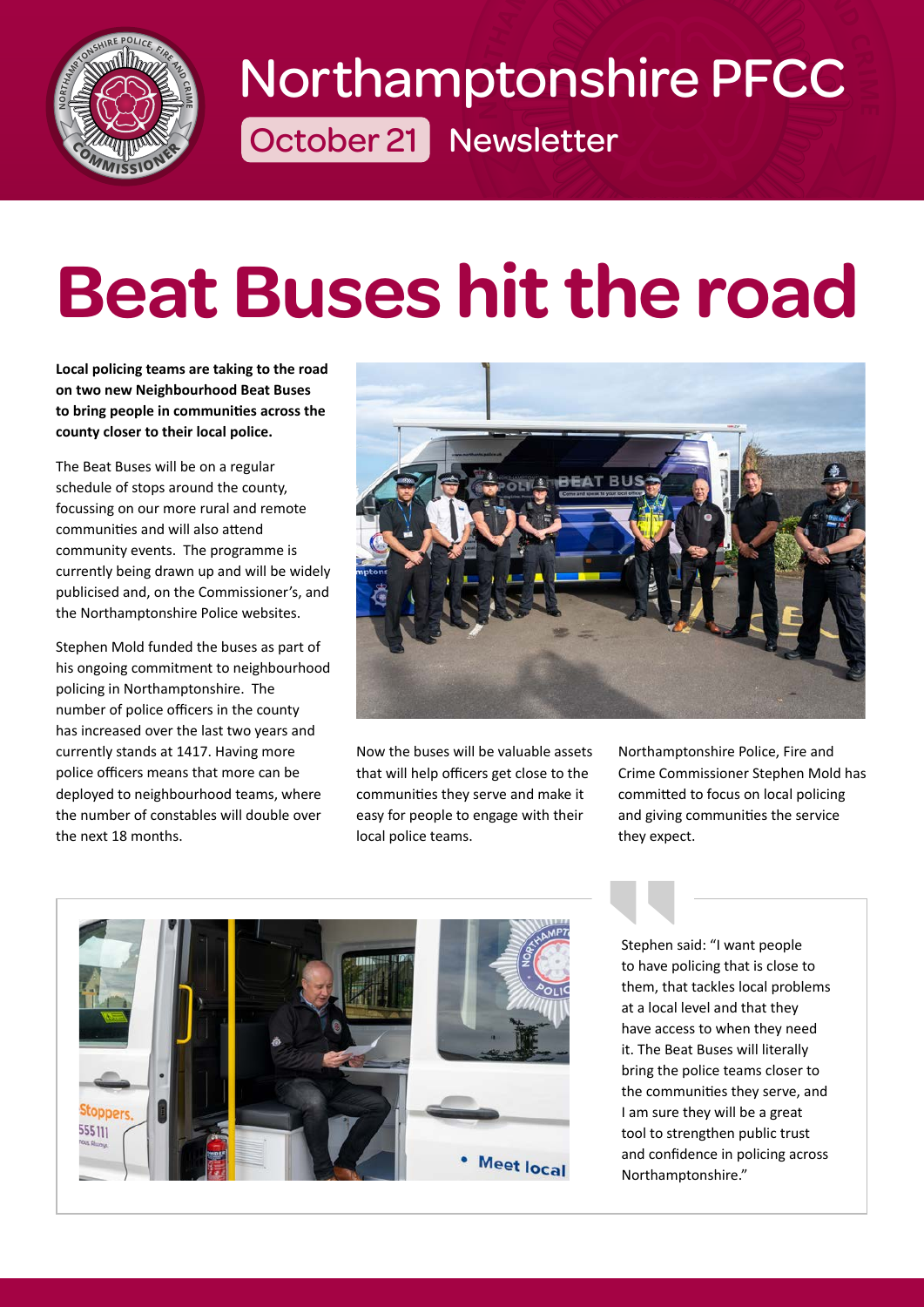#### **[Carers trained to stop scammers](https://www.northantspfcc.org.uk/newsletters/newsletters-2021/newsletter-october-2021/#section-3)**

**Fraud and online fraud are increasing in number and are crimes that can be traumatic and undermine the confidence of victims, especially if they are elderly.**

Northamptonshire Police, Fire and Crime Commissioner Stephen Mold is funding a new scheme, called Operation Repeat, that will train carers and health staff how to speak to, warn and support the elderly people in their care and help them avoid falling for scammers.

Between September and December, Northamptonshire Police and Northamptonshire Trading Standards will run 12 training sessions for health and social care staff, so that they can recognise and help prevent crimes against vulnerable people.



Health and care workers are trusted by the people they work with, and so well placed to pass on advice and to spot the signs if someone they work with is being scammed. The training supports the safeguarding responsibilities that health

and social care workers already have – research suggests 80% of all such victims are already receiving health and social care services.

#### **[New fire appliances on the way](https://www.northantspfcc.org.uk/newsletters/newsletters-2021/newsletter-october-2021/#section-4)**

**A fleet of new fire vehicles is currently being built in Scotland and will be on the road in Northamptonshire in the coming months.** 

The first batch of four vehicles, which each cost more than £350,000, is expected to be delivered by the end of the year, before being commissioned and joining the run.

 The new fleet will also include an aerial rescue pump, which can reach a height of 42.3m and represents an investment of more than £800,000 in the fleet for Northamptonshire.

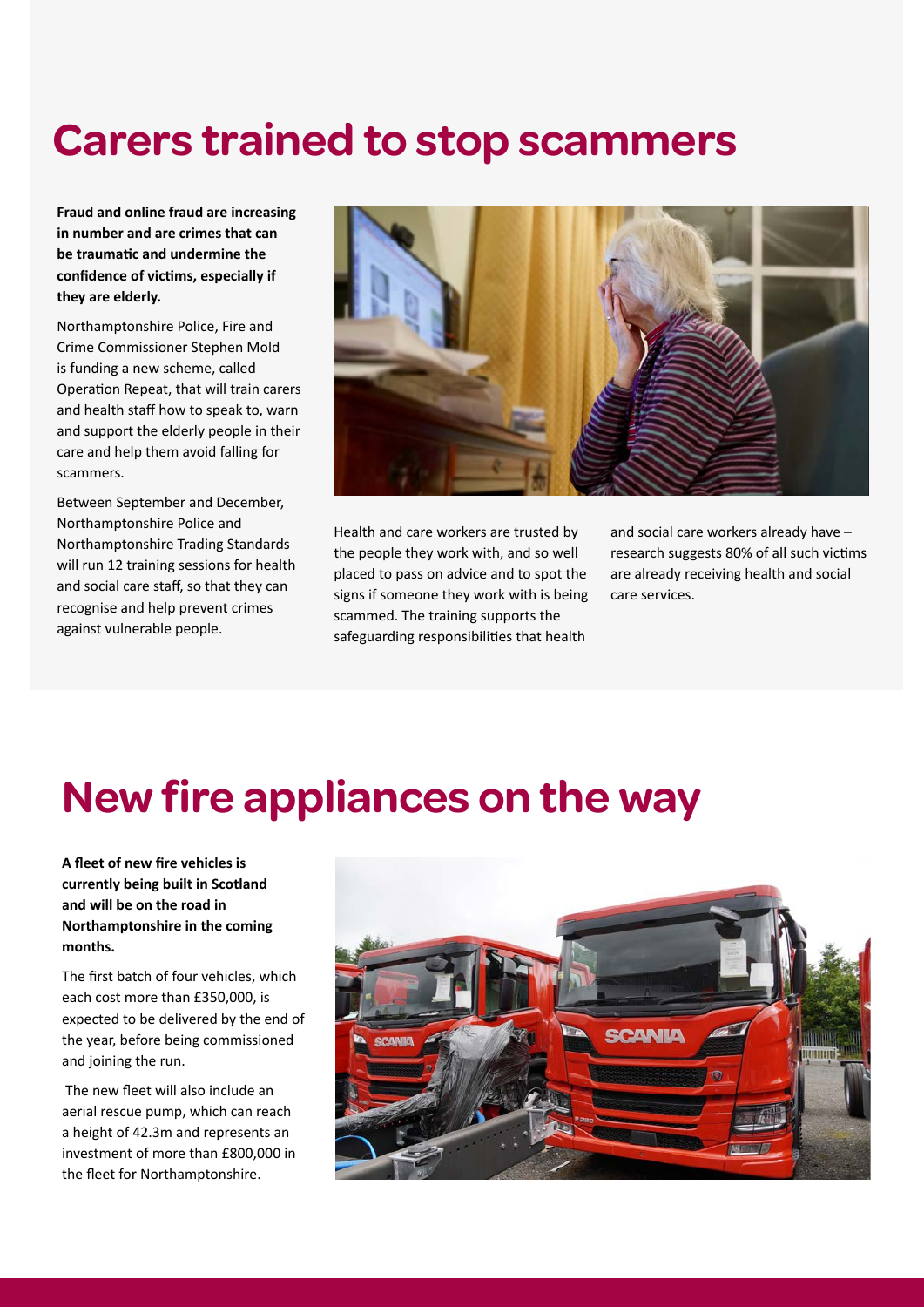### **Task force tackling [deliberate](https://www.northantspfcc.org.uk/newsletters/newsletters-2021/newsletter-october-2021/#section-5)  fires**

**A joint Fire and Police Task Force is working to reduce the number of deliberate fires that are started in Northamptonshire.**

The Arson Task Force, which was set up in 2004, tries to prevent deliberate fires, to investigate and detect incidents when they do happen, and provide education to young people about the dangers of setting such fires.

Andy Evans, from Northamptonshire Fire & Rescue Service, has been the Arson Task Force Co-ordinator since 2017, and says: "We try and educate young people about the impact of their choices. They might only be a



*Meet the Arson Task Force: Andy Evans and Kelly Crockett*

fire setter or anti-social now, but if they are caught and prosecuted, they are an arsonist and that will have a massive impact on their future life and job prospects."

One of the ways the ATF achieves this is through the Fire Setter programme, which sees them engage with young people who start fires and commit offences of arson. The engagement will often involve schools, social services, parents or guardians and a variety of other interested agencies.

Joint working is very much shown in the make-up of the Task Force itself as working alongside Andy is Kelly Crockett, who joins as the Arson Reduction Co-ordinator for Northamptonshire Police.

Other areas of concern for the ATF include void and vacant buildings – it works with partners to ensure better management of void and derelict buildings. Responsible people and landowners are contacted and advised of their obligations under the law.

The Task Force also deals with instances of domestic violence and tries to combat fly-tipping, knowing that dumped materials often provide the fuel for opportunistic arsonists.

## **HMO pilot scheme**

|<br>| pl<br>| NFI<br>| tc<br>| wc<br>| *I am very pleased to see NFRS continuing to extend the ways they work to keep the community safe.*

**Northamptonshire Fire and Rescue Service is launching a pilot scheme to build the skills and capacity of fire crews in carrying out inspection visits at homes in multiple occupation (HMOs).**

HMOs are buildings that are occupied by at least three unrelated people in rented out rooms.

Starting this Autumn, the NFRS pilot scheme will see firefighters in Wellingborough, Kettering and Daventry carrying out compliance checks in 30 HMOs across those three towns.

The checks carried out during the pilot will be at HMOs that have been visited before and found to be well run and compliant with safety regulations.

The fire service has regulatory powers that apply only to the common and shared areas of HMOs such as kitchens.

During the checks, the crews will be supported by fully warranted, specialist Fire Protection Officers. The aim of the pilot scheme is to extend the skills of Northamptonshire firefighters in protection, increasing the capacity and skills in this type of work and freeing up Fire Protection Officers to carry out more complex work in sectors of higher risk.

Northamptonshire Police, Fire and Crime Commissioner Stephen Mold said: "I am very pleased to see Northamptonshire Fire and Rescue Service continuing to extend the ways they work to keep the community safe."